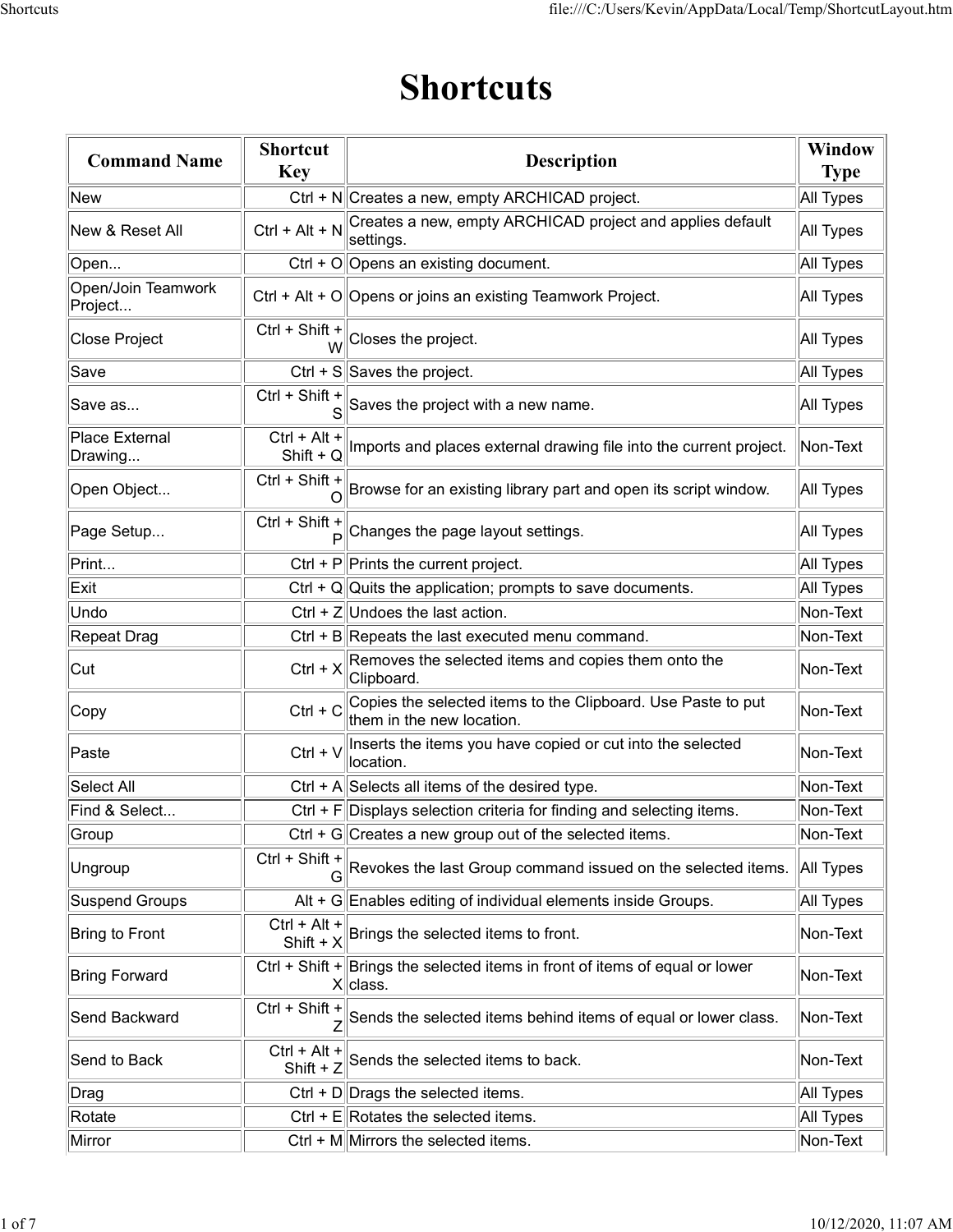|                                           |                                | file:///C:/Users/Kevin/AppData/Local/Temp/ShortcutLayout.htm                                             |                  |
|-------------------------------------------|--------------------------------|----------------------------------------------------------------------------------------------------------|------------------|
| Elevate                                   |                                | Ctrl + 9 Elevates the selected items.                                                                    | All Types        |
| Drag a Copy                               |                                | Ctrl + Shift + $\bigcap_{D}$ Drags a duplicate of the selected item.                                     | All Types        |
|                                           | $Ctrl + Shift +$               |                                                                                                          |                  |
| Rotate a Copy                             |                                | Rotates a duplicate of the selected item.                                                                | All Types        |
| Mirror a Copy                             | Ctrl + Shift +                 | $\dot{M}$ Mirrors a duplicate of the selected item.                                                      | All Types        |
| Multiply                                  |                                | Ctrl + U  Opens Multiply dialog box.                                                                     | Non-Text         |
| Trim                                      |                                | Shift + $T$ Trims an element beyond the endpoint or intersection point.                                  | Non-Text         |
| Stretch                                   |                                | Ctrl + H Stretches or shrinks the selected items.                                                        | Non-Text         |
| Resize                                    |                                | Ctrl + $K$ Resizes the selected items.                                                                   | All Types        |
| Split                                     |                                | Shift + $C  S$ plits the selected items along a line or other temporary item.                            | Non-Text         |
| Intersect                                 |                                | Shift + W Stretches or shrinks the selected lines/arcs or walls up to their<br>intersection point.       | Non-Text         |
| Adjust                                    |                                | Ctrl $+$ - $\vert$ Adjusts the selected items to a line or other item.                                   | All Types        |
| <b>Explode into Current</b><br>View       | $Ctrl + =$                     | Transforms the selected elements into independent 2D drawing<br>elements.                                | <b>All Types</b> |
| Edit Selection Set                        | Ctrl + Shift +                 | Edits the common parameters of the selected items.                                                       | Non-Text         |
| Tool Settings                             | $Ctrl + T$                     | Changes the settings of the selected or newly created items of<br>this type.                             | Non-Text         |
| Pick Up Parameters                        |                                | Alt + $C$ Picks up an element's parameters and sets them as the default<br>for that tool type.           | Non-Text         |
| <b>Inject Parameters</b>                  |                                | Ctrl + Alt + C Injects the default parameters into an element.                                           | Non-Text         |
| Undo(text)                                |                                | Ctrl + $Z$ Undoes the last action in a text window.                                                      | Text             |
| Redo(text)                                | $Ctrl + Shift +$               | $\frac{1}{Z}$ Redoes the previously undone action in a text window.                                      | Text             |
| <b>Repeat Last</b><br>Command(text)       |                                | Ctrl + B Repeats the last executed menu command in a text window.                                        | Text             |
| Cut(text)                                 | $Ctrl + X$                     | Removes the selected items from a text window and copies<br>them onto the Clipboard.                     | Text             |
| Copy(text)                                | $Ctrl + C$                     | Copies the selected items to the Clipboard. Use Paste to put<br>them in a new location in a text window. | Text             |
| Paste(text)                               | $Ctrl + V$                     | Inserts the items you have copied or cut into the selected<br>location in a text window.                 | Text             |
| Select All(text)                          |                                | Ctrl + A Selects all items of the desired type in a text window.                                         | Text             |
| Find & Replace                            |                                | Ctrl + $F$ Replaces the specified text with different text.                                              | Text             |
| Find Selection                            |                                | Ctrl + $H$ Finds the selected text.                                                                      | Text             |
| <b>Find Selection</b><br><b>Backwards</b> | Ctrl + Shift +                 | $H$ Finds the selected text backwards.                                                                   | Text             |
| <b>Find Again</b>                         |                                | Ctrl + G Finds next occurrence of the specified text.                                                    | Text             |
| Replace Again                             |                                | Ctrl + T Repeats the last replace action.                                                                | Text             |
| Replace Again<br><b>Backwards</b>         |                                | Ctrl + Shift + Repeats the last replace action, moving backwards through the<br>$T$ window.              | Text             |
| Go to Line                                |                                | Ctrl + L Goes to the specified line.                                                                     | Text             |
| Comment                                   |                                | $\overline{\text{Ctrl}} + \overline{\text{M}}$ Comments the selected line.                               | Text             |
| Uncomment                                 |                                | Ctrl + U Removes the comment sign from the selected line.                                                | Text             |
| Go Up a Story                             |                                | Shift + $F2$ Goes up one story.                                                                          | All Types        |
| Go Up a Story                             |                                | Ctrl + Up Goes up one story.                                                                             | All Types        |
| Go Down a Story                           | Ctrl + F2 Goes down one story. |                                                                                                          | All Types        |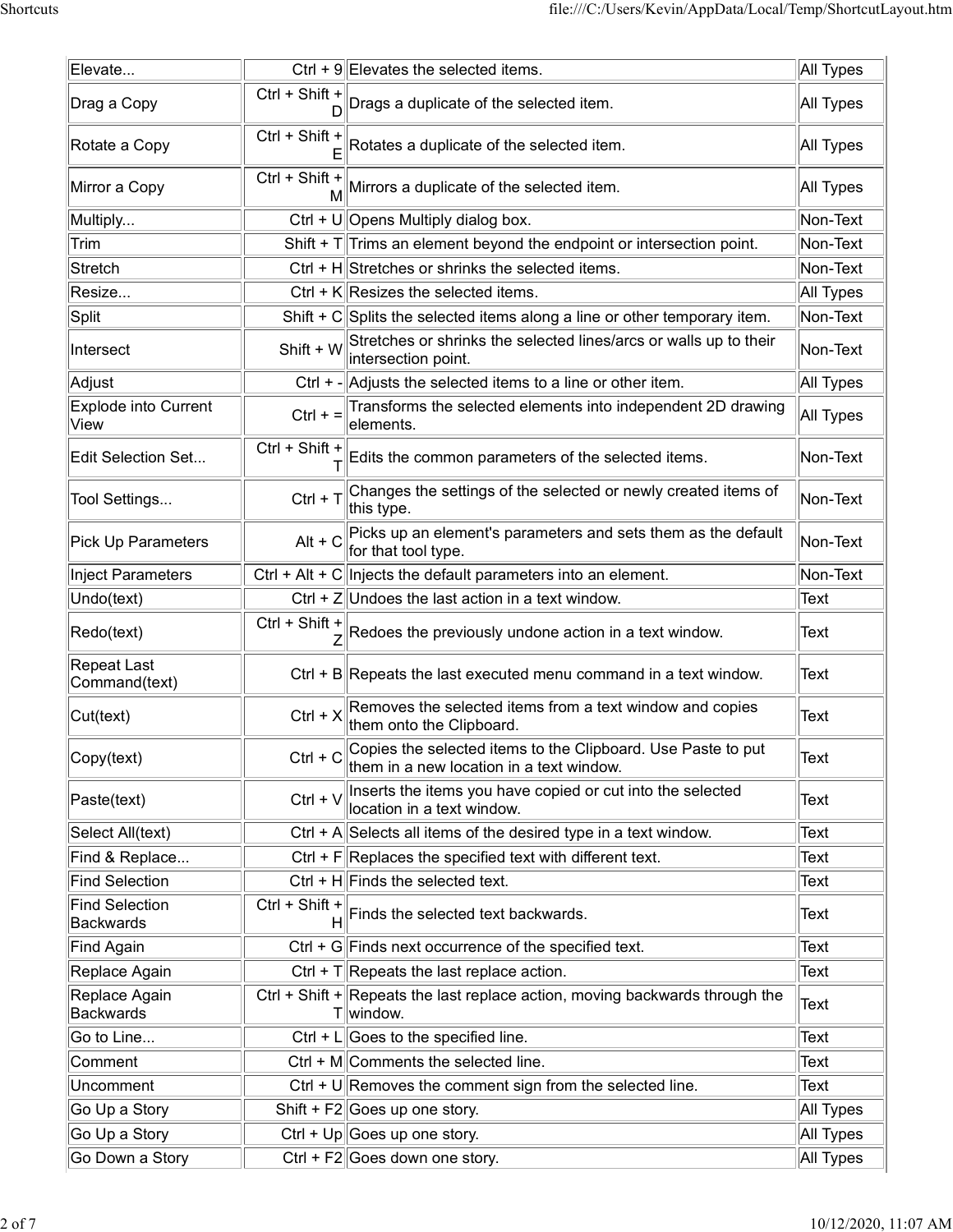|                                           |                           | file:///C:/Users/Kevin/AppData/Local/Temp/ShortcutLayout.htm                                                                              |                  |
|-------------------------------------------|---------------------------|-------------------------------------------------------------------------------------------------------------------------------------------|------------------|
|                                           |                           |                                                                                                                                           |                  |
| Go Down a Story                           |                           | Ctrl + Down Goes down one story.                                                                                                          | All Types        |
| Go to Story                               |                           | Ctrl + Shift + $\left\ $ Goes to the desired story.                                                                                       | All Types        |
| Go to First Layout                        |                           | Ctrl + Shift + $\left\ $ Goes to the first Layout.                                                                                        | All Types        |
| Go to Previous Layout                     |                           | Ctrl + $F7$ Goes to the previous Layout.                                                                                                  | All Types        |
| Go to Previous Layout                     |                           | Alt + Left Goes to the previous Layout.                                                                                                   | All Types        |
| Go to Next Layout                         |                           | Shift + $F7$ Goes to the next Layout.                                                                                                     | All Types        |
| Go to Next Layout                         |                           | Alt + Right Goes to the next Layout.                                                                                                      | All Types        |
| Go to Last Layout                         | $Ctrl + Shift +$<br>Right | $\parallel$ Goes to the last Layout.                                                                                                      | All Types        |
| <b>Grid Snap</b>                          |                           | Alt + S Toggles snap-to-grid input on and off.                                                                                            | All Types        |
| Show/Hide Guide Lines                     |                           | $L$ Toggles guide lines on and off.                                                                                                       | Non-Text         |
| <b>Create Guide Line</b><br>Segment       |                           | Alt + $L$ Creates a user-defined guide line segment, or guide arc.                                                                        | Non-Text         |
| Zoom to Selection                         |                           | $Ctrl + Shift + \n\frac{1}{1} Sets$ the view to display all selected items in the Window.                                                 | All Types        |
| Fit in Window                             |                           | Ctrl + $\parallel$ Sets the view to display all items in the Window.                                                                      | All Types        |
| Rotate Orientation                        |                           | Ctrl + , Rotates the view orientation.                                                                                                    | Non-Text         |
| Previous Zoom                             |                           | Ctrl + $\left[\right]$ Jumps back to the previous zoom.                                                                                   | All Types        |
| Next Zoom                                 |                           | Ctrl + $\parallel$ Jumps to the next zoom.                                                                                                | All Types        |
| Show Selection in 3D                      |                           | Opens the 3D Window to display the elements selected by the<br>Arrow tool.                                                                | <b>All Types</b> |
| Show All in 3D (Filtered)                 | $Ctrl + F5$               | Opens the 3D Window to display the entire model in 3D (limited<br>only by the active 3D Element Filters and 3D Cut Planes if any).        | <b>All Types</b> |
| <b>Filter and Cut Elements</b><br>in 3D   | $Ctrl + Alt + A$          | Selects a subset of project elements to display in the 3D<br>window, or change cut surface display.                                       | All Types        |
| 3D Cutaway                                |                           | Ctrl + $Y$ Switches 3D cut planes on and off.                                                                                             | All Types        |
| 3D Projection Settings                    |                           | $\overline{\text{Ctrl}} + \text{Shift} + \begin{vmatrix} - & - \\ - & - \end{vmatrix}$ Changes the 3D viewpoint, camera and sun settings. | All Types        |
| <b>Hidden Line</b>                        | Alt + Shift +             | $\left\  \frac{1}{\mathsf{F6}} \right\ $ Displays items in 3D window using hidden line mode.                                              | All Types        |
|                                           |                           |                                                                                                                                           |                  |
| Redraw                                    |                           | Ctrl + $R$ Refreshes the active window.                                                                                                   | All Types        |
| Rebuild                                   | Ctrl + Shift +            | $\mathbf{R}$ Rebuilds the content of the active window.                                                                                   | All Types        |
| Rebuild & Regenerate                      | Ctrl + Alt +              | $\frac{1}{2}$ $\frac{1}{2}$ $\frac{1}{2}$ $\frac{1}{2}$ Rebuilds and regenerates the content of the active window.                        | All Types        |
| Open 3D Window                            |                           | F3 Opens or activates 3D window.                                                                                                          | All Types        |
| Horizontal (Editing<br>Plane Orientation) |                           | Shift + E Changes Editing Plane orientation to Horizontal.                                                                                | Non-Text         |
| <b>Next Plane</b>                         |                           | E Click to cycle through context-specific editing planes.                                                                                 | Non-Text         |
| Element Snap                              |                           | Alt + $E$ Toggles element snapping on and off.                                                                                            | All Types        |
| Story Settings                            |                           | Ctrl + $7$ Creates and changes the stories.                                                                                               | All Types        |
| Crop to Single-plane<br>Roof              |                           | Ctrl + 0 Crops walls, columns, slabs, beams and library parts to Single-<br>plane Roofs.                                                  | All Types        |
| Send Changes                              |                           | Ctrl + Alt + S Sends Changes to shared project on server (Teamwork).                                                                      | All Types        |
| Send & Receive                            |                           | Ctrl + Alt + Sends & Receives Changes to and from shared project on<br>Shift + $S$ server (Teamwork).                                     | Non-Text         |
|                                           |                           |                                                                                                                                           |                  |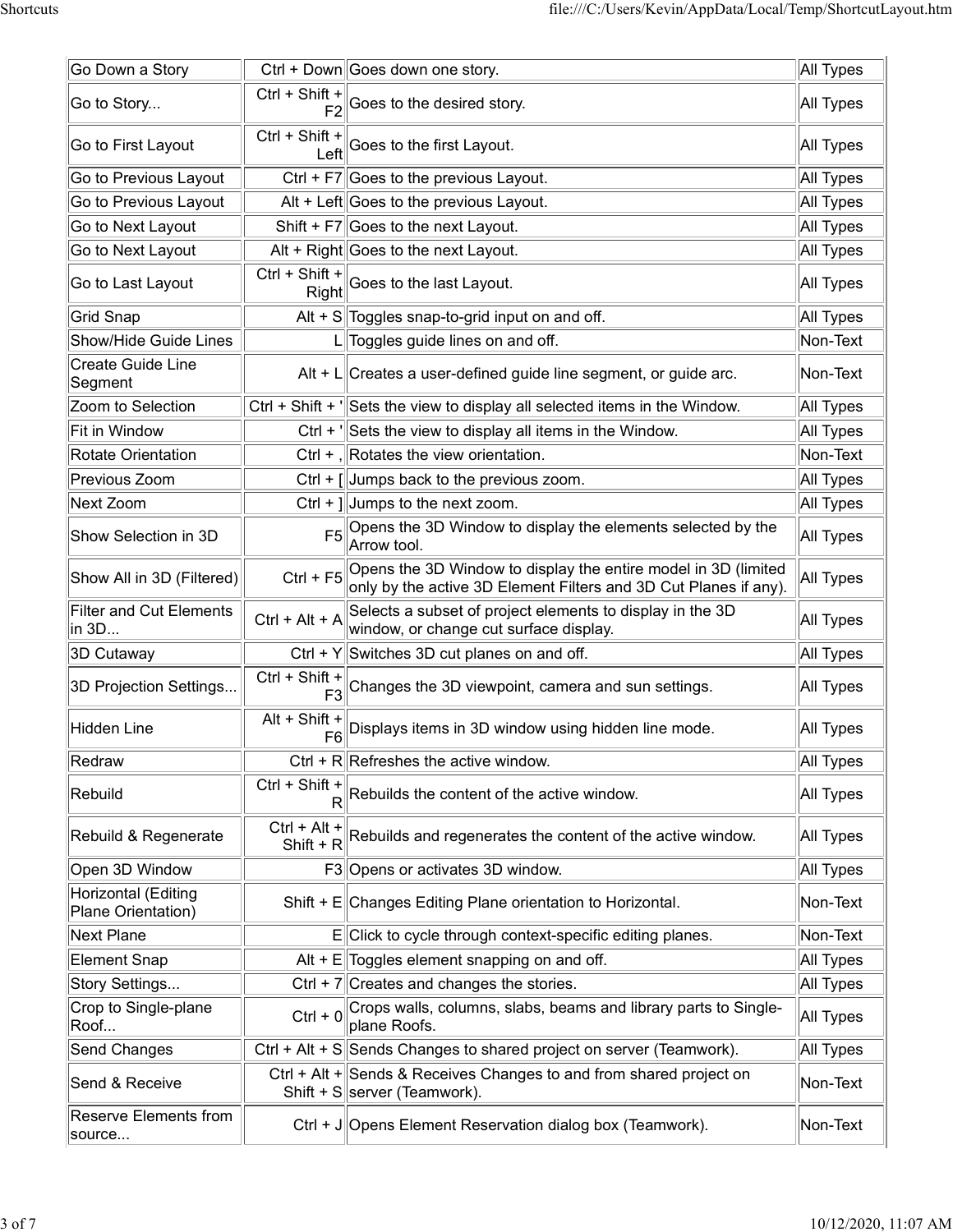|                                              |                  | file:///C:/Users/Kevin/AppData/Local/Temp/ShortcutLayout.htm                                                                                                                 |                       |
|----------------------------------------------|------------------|------------------------------------------------------------------------------------------------------------------------------------------------------------------------------|-----------------------|
|                                              |                  |                                                                                                                                                                              |                       |
| Release All and<br>Comment                   |                  | Ctrl + Shift + Releases all elements and data reserved by you, with a<br>J comment (Teamwork).                                                                               | Non-Text              |
| Label Selected                               | Ctrl + Shift +   |                                                                                                                                                                              |                       |
| Elements                                     | А                | Places a default label on selected elements.                                                                                                                                 | Non-Text              |
| Layers                                       |                  | $Ctrl + L$ Creates and changes the layers and layer combinations.                                                                                                            | Non-Text              |
| Save View and Place on<br>∣Layout            |                  | Alt + F7 Saves a new view and places it on the active Layout.                                                                                                                | All Types             |
| Label Components of                          |                  | Ctrl + Shift + Places a default or favorite label on components of selected                                                                                                  |                       |
| <b>Selected Elements</b>                     |                  | Q elements.                                                                                                                                                                  | Non-Text              |
| <b>Enter/Exit Full Screen</b>                |                  | Ctrl + \  Toggles Full Screen mode on and off.                                                                                                                               | All Types             |
| Close Tab Project                            |                  | Ctrl + W Closes Tab Project.                                                                                                                                                 | All Types             |
| Floor Plan                                   |                  | F2 Activates Floor Plan window.                                                                                                                                              | <b>All Types</b>      |
| <b>Last Section</b>                          |                  | F6 Activates the window of the last section.                                                                                                                                 | All Types             |
| Last Layout                                  |                  | F7 Activates the window of the last layout.                                                                                                                                  | All Types             |
| Pop-up Navigator                             | $Ctrl + Shift +$ | $\dot{\mathsf{N}}$ Shows or hides the Pop-up Navigator.                                                                                                                      | All Types             |
| Switch Geometry<br>Methods                   |                  | G Switches among the Geometry Methods in the Info Box.                                                                                                                       | All Types             |
| <b>Switch Construction</b><br><b>Methods</b> |                  | $\sim$ Switches among the Wall Reference Line, Slab Reference Plane<br>and Construction Methods in the Info Box.                                                             | $\parallel$ All Types |
| <b>Top Elevation</b>                         |                  | $T$ Activates the top elevation value in the Info Box.                                                                                                                       | All Types             |
| <b>Bottom Elevation</b>                      |                  | B Activates the bottom elevation value in the Info Box.                                                                                                                      | All Types             |
| Bottom Elevation                             |                  | Shift + B $\parallel$ Activates the bottom elevation value in the Info Box.                                                                                                  | All Types             |
| <b>Cursor Snap Variants</b>                  |                  | Shift + Q Switches among Cursor Snap Variants.                                                                                                                               | All Types             |
| Previous Tool in Toolbox                     | PageUp           | Activates the Tool located above the currently active tool in the<br>Classic Toolbox.                                                                                        | All Types             |
| Next Tool in Toolbox                         | PageDown         | Activates the Tool located below the currently active tool in the<br>Classic Toolbox.                                                                                        | All Types             |
| <b>Arrow Tool/Last Tool</b><br>Toggle        |                  | W  Toggles between the Arrow tool and the last used Tool.                                                                                                                    | All Types             |
| Open Favorite Popup<br>for Tool in Toolbox   | Home             | Opens the Favorite Popup for the currently active tool in the<br>Classic Toolbox.                                                                                            | Non-Text              |
| Change Grid Snap                             | Shift $+ S$      | Switches among cursor snap grid options: none, snap grid and                                                                                                                 | All Types             |
| States                                       |                  | construction grid.                                                                                                                                                           |                       |
| Scroll Up                                    |                  | Up Scrolls the window up.                                                                                                                                                    | All Types             |
| Scroll Down                                  |                  | Down Scrolls the window down.                                                                                                                                                | All Types             |
| Scroll Left                                  |                  | Left Scrolls the window left.                                                                                                                                                | All Types             |
| Scroll Right                                 |                  | Right Scrolls the window right.                                                                                                                                              | All Types             |
| Zoom In (scrollbar)                          |                  | $+$ Zooms in on the screen.                                                                                                                                                  | All Types             |
| Zoom Out (scrollbar)                         |                  | Zooms out from the screen.                                                                                                                                                   | All Types             |
| Force Snap Reference                         |                  | Displays the next Guide Line Group (Main-direction or Relative-<br>Q direction) or the Edge/Arc Extension Guide Line without waiting<br>for the user-set lag time to expire. | Non-Text              |
| Switch to the Next Pet<br>Palette Item       |                  | FSwitches to the next item of the Pet Palette.                                                                                                                               | All Types             |
| Switch to the Previous<br>Pet Palette Item   |                  | Shift + $F$ Switches to the previous item of the Pet Palette.                                                                                                                | Non-Text              |
|                                              |                  | Alt + Shift + Nudges the selected element(s) up (Construction Grid                                                                                                           | All Types             |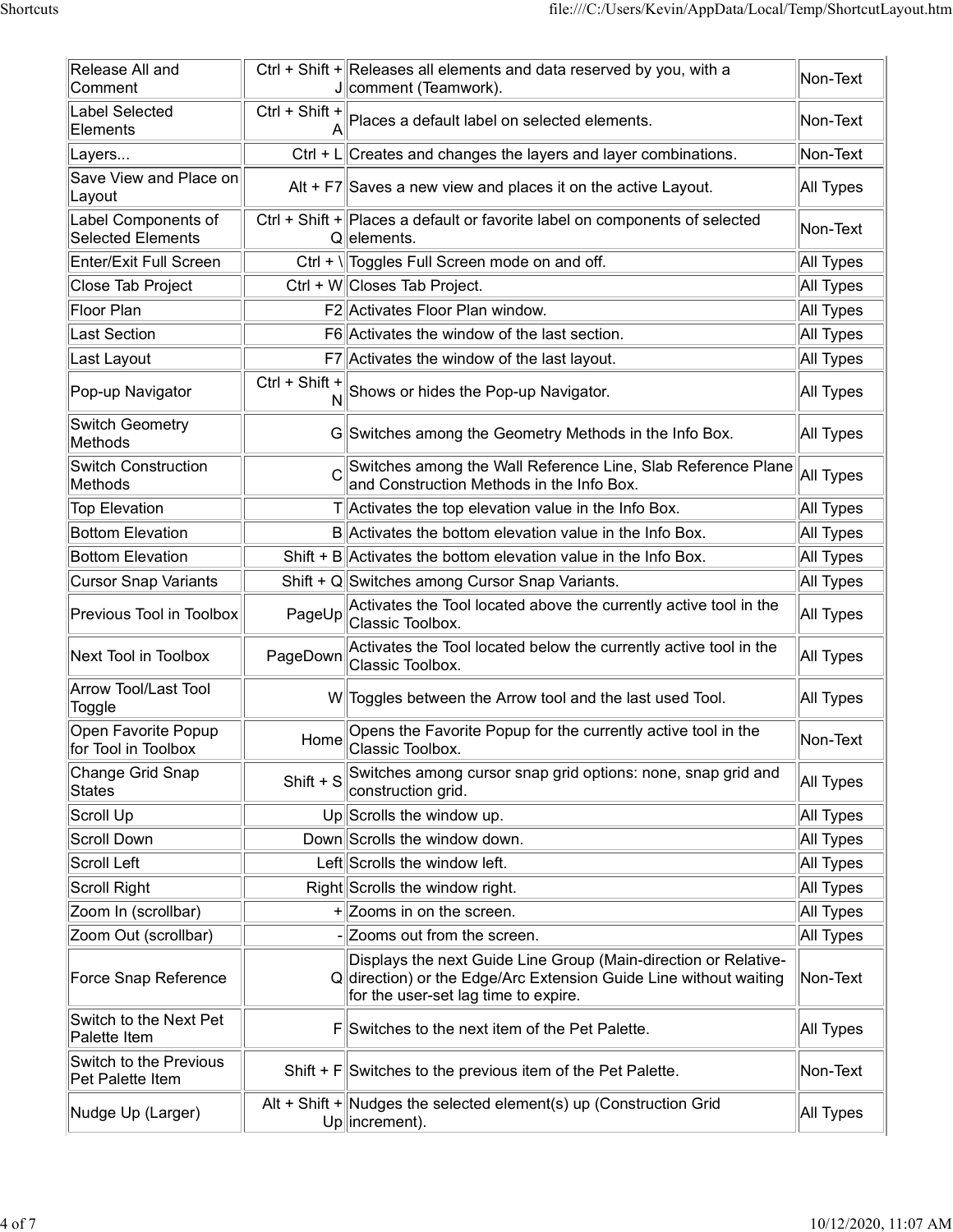|                                            | file:///C:/Users/Kevin/AppData/Local/Temp/ShortcutLayout.htm                                                                                             |                        |
|--------------------------------------------|----------------------------------------------------------------------------------------------------------------------------------------------------------|------------------------|
| Nudge Down (Larger)                        | Alt + Shift + Nudges the selected element(s) down (Construction Grid<br>Down lincrement).                                                                | All Types              |
| Nudge Left (Larger)                        | Alt + Shift + Nudges the selected element(s) left (Construction Grid<br>Left increment).                                                                 | All Types              |
| Nudge Right (Larger)                       | Alt + Shift + Nudges the selected element(s) right (Construction Grid<br>Right increment).                                                               | All Types              |
| Nudge Up                                   | Shift + Up Nudges the selected element(s) up (Snap Grid increment).                                                                                      | All Types              |
| Nudge Down                                 | Shift + Down Nudges the selected element(s) down (Snap Grid increment).                                                                                  | <b>All Types</b>       |
| Nudge Left                                 | Shift + Left Nudges the selected element(s) left (Snap Grid increment).                                                                                  | <b>All Types</b>       |
| Nudge Right                                | Shift + Right Nudges the selected element(s) right (Snap Grid increment).                                                                                | All Types              |
| Change Flip Status                         | P Changes the Flip Status of the Wall or Shell.                                                                                                          | Non-Text               |
| <b>Switch Geometry</b><br>Methods Backward | Shift + G Switches among the Geometry Methods in the Info Box<br>backward.                                                                               | All Types              |
| Orbit                                      | O Switches Orbit Mode on and off.                                                                                                                        | All Types              |
| Perspective                                | Shift + $F3$ Perspective                                                                                                                                 | All Types              |
| Axonometry                                 | Ctrl + $F3$ Axonometry                                                                                                                                   | All Types              |
| Edit value in Tracker                      | N Brings up the Tracker for numeric input.                                                                                                               | All Types              |
| Prefer polar coordinates<br>in Tracker     | During straight vector editing, Tracker shows Radius and Angle<br>$ $ instead of X - Y coordinates.                                                      | All Types              |
| Gravity                                    | Alt + $V$ Automatically places new element on top of an existing element.                                                                                | All Types              |
| Gravity                                    | Shift + V Switches among gravity modes: none, Slab, Roof, or Mesh.                                                                                       | All Types              |
| Measure                                    | Show distances/angles of cursor from reference point or Guide<br>MLine. During input/editing, this measurement will appear in the<br>Tracker.            | All Types              |
| Measure                                    | Show distances/angles of cursor from reference point or Guide<br>Shift + $M$ Line. During input/editing, this measurement will appear in the<br>Tracker. | All Types              |
| X Coordinate                               | X Activates the X Coordinate value.                                                                                                                      | All Types              |
| X Coordinate                               | Shift + $X$ Activates the X Coordinate value.                                                                                                            | All Types              |
| Y Coordinate                               | Y Activates the Y Coordinate value.                                                                                                                      | All Types              |
| Y Coordinate                               | Shift + $Y$ Activates the Y Coordinate value.                                                                                                            | All Types              |
| Z Coordinate                               | Z Activates the Z Coordinate value.                                                                                                                      | All Types              |
| Z Coordinate                               | Shift + Z  Activates the Z Coordinate value.                                                                                                             | All Types              |
| Radius/Distance                            | R Activates the Radius or the Distance value.                                                                                                            | All Types              |
| Radius/Distance                            | Shift + R Activates the Radius or the Distance value.                                                                                                    | All Types              |
| Radius/Distance<br>Radius/Distance         | Shift + D  Activates the Radius or the Distance value.<br>D Activates the Radius or the Distance value.                                                  | All Types<br>All Types |
| Angle                                      | A Activates the Angle value.                                                                                                                             | All Types              |
| Angle                                      | Shift + A $ $ Activates the Angle value.                                                                                                                 | All Types              |
| Home Story                                 | H Activates the Home Story value.                                                                                                                        | All Types              |
| Home Story                                 | Shift + H Activates the Home Story value.                                                                                                                | All Types              |
| Lock X Coordinate                          | Alt + $X$ Locks the X Coordinate value.                                                                                                                  | All Types              |
| Lock X Coordinate                          | $\text{Alt}$ + Shift + X Locks the X Coordinate value.                                                                                                   | All Types              |
| Lock Y Coordinate                          | Alt + $Y$ Locks the Y Coordinate value.                                                                                                                  | All Types              |
| Lock Y Coordinate                          | $\text{Alt}$ + Shift + Y  Locks the Y Coordinate value.                                                                                                  | All Types              |
| Lock Z Coordinate                          | Alt + $Z$ Locks the Z Coordinate value.                                                                                                                  | All Types              |
| Lock Z Coordinate                          | $\vert$ Alt + Shift + Z $\vert$ Locks the Z Coordinate value.                                                                                            | All Types              |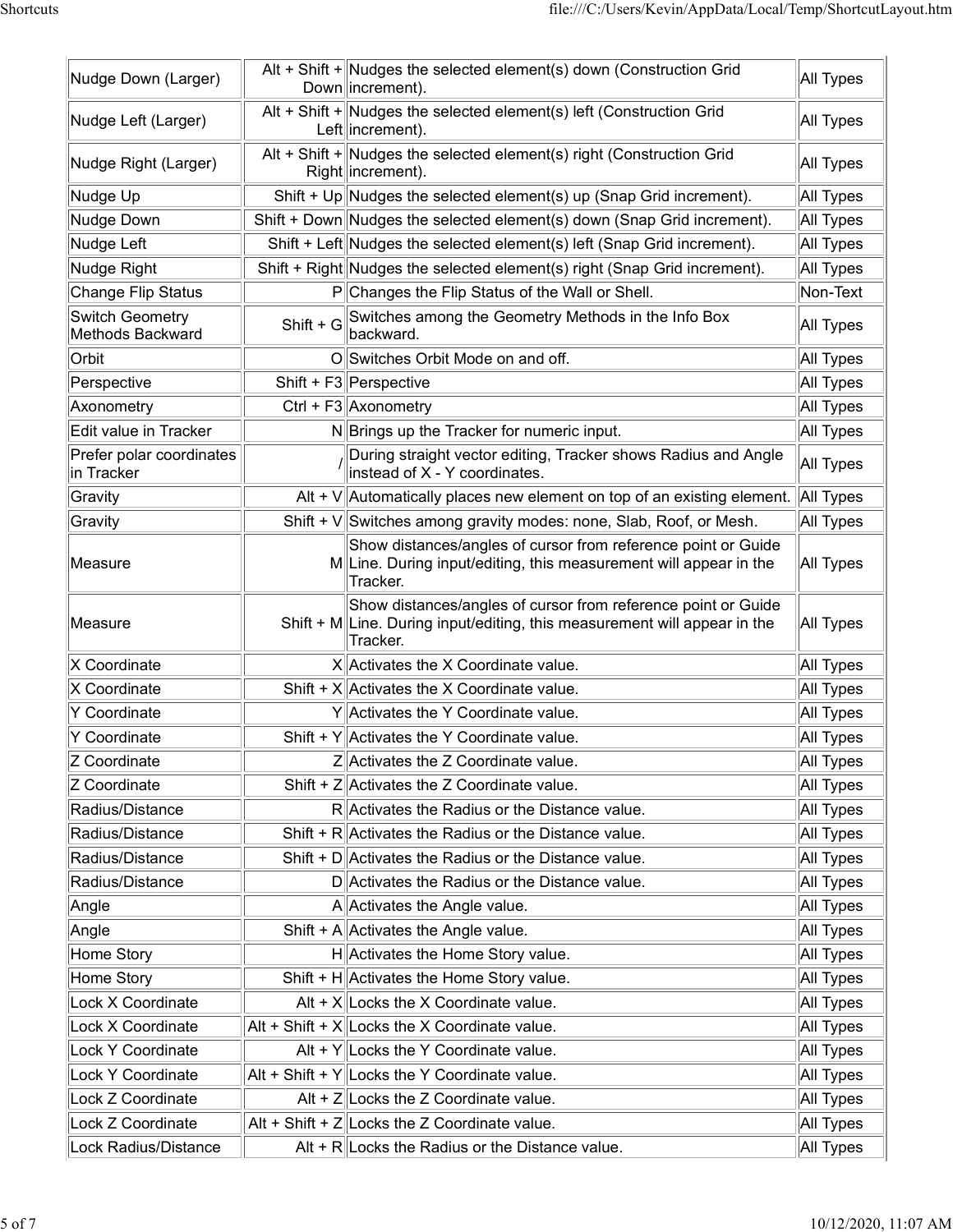|                                           |             | file:///C:/Users/Kevin/AppData/Local/Temp/ShortcutLayout.htm                                      |           |
|-------------------------------------------|-------------|---------------------------------------------------------------------------------------------------|-----------|
|                                           |             |                                                                                                   |           |
| Lock Radius/Distance                      |             | $\text{Alt}$ + Shift + R Locks the Radius or the Distance value.                                  | All Types |
| Lock Radius/Distance                      |             | Alt + D  Locks the Radius or the Distance value.                                                  | All Types |
| Lock Radius/Distance                      |             | $\text{Alt}$ + Shift + D Locks the Radius or the Distance value.                                  | All Types |
| Lock Angle                                |             | Alt + A  Locks the Angle value.                                                                   | All Types |
| Lock Angle                                |             | $\text{Alt}$ + Shift + A $\text{Locks}$ the Angle value.                                          | All Types |
| Activate Next Tracker<br>Value            |             | $_{*}$ Brings up the Tracker for numeric input; switches to the next<br>Value in the Tracker.     | Non-Text  |
| Activate Previous<br><b>Tracker Value</b> | Shift + $*$ | Brings up the Tracker for numeric input; switches to the previous<br>$\sf{Value}$ in the Tracker. | All Types |
| Trace On/Off                              |             | Alt + F2 Turns Trace Reference feature On/Off.                                                    | Non-Text  |
| Polyline                                  |             | Shift + $L$ Polyline Tool                                                                         | All Types |
| IFC Project Manager<br>(IFC)              |             | Ctrl + Alt + I  IFC Project Manager                                                               | Non-Text  |
|                                           |             |                                                                                                   |           |
|                                           |             |                                                                                                   |           |
|                                           |             | <b>Non-customizable shortcuts</b>                                                                 |           |
|                                           |             |                                                                                                   |           |
| <b>Command Name</b>                       |             | <b>Shortcut Key</b><br><b>Description</b>                                                         |           |
|                                           |             | During input: cancel the operation.                                                               |           |
|                                           |             | Esc                                                                                               |           |
|                                           |             | Selected item(s): deselect.<br>Selected item(s) with Marquee: remove Marquee.                     |           |
|                                           |             |                                                                                                   |           |
| Cancel operations                         |             | If nothing is selected: switch to Arrow tool.<br>$\Box$                                           |           |

## Non-customizable shortcuts

| Value                                      |         | Value in the Tracker.               |                                                                                                                                                                                                                                                             | 10111071  |
|--------------------------------------------|---------|-------------------------------------|-------------------------------------------------------------------------------------------------------------------------------------------------------------------------------------------------------------------------------------------------------------|-----------|
| Activate Previous<br>Tracker Value         | Shift + | Value in the Tracker.               | Brings up the Tracker for numeric input; switches to the previous                                                                                                                                                                                           | All Types |
| Trace On/Off                               |         |                                     | Alt + F2 Turns Trace Reference feature On/Off.                                                                                                                                                                                                              | Non-Text  |
| Polyline                                   |         | Shift + $L$ Polyline Tool           |                                                                                                                                                                                                                                                             | All Types |
| IFC Project Manager<br>$\vert$ (IFC)       |         | Ctrl + Alt + I  IFC Project Manager |                                                                                                                                                                                                                                                             | Non-Text  |
|                                            |         |                                     | <b>Non-customizable shortcuts</b>                                                                                                                                                                                                                           |           |
| <b>Command Name</b>                        |         | <b>Shortcut Key</b>                 | <b>Description</b>                                                                                                                                                                                                                                          |           |
| Cancel operations                          |         |                                     | During input: cancel the operation.<br>Esc <sup>od</sup> Selected item(s): deselect.<br>Selected item(s) with Marquee: remove Marquee.<br>If nothing is selected: switch to Arrow tool.                                                                     |           |
|                                            |         | Backspace                           | During input: cancel the operation.<br>Selected item(s): delete.                                                                                                                                                                                            |           |
| Pick Up Parameters                         |         |                                     | Alt Pick an element parameters to be the default.                                                                                                                                                                                                           |           |
| Inject Parameters                          |         |                                     | Ctrl + Alt linject the default parameters into an element.                                                                                                                                                                                                  |           |
| Quick Selection Toggle                     |         | Spacebar                            | Temporarily Enables/Disables selection of elements by their<br>surfaces.                                                                                                                                                                                    |           |
| Magic Wand                                 |         |                                     | Spacebar Activate the Magic Wand tool on the fly with other Tools.                                                                                                                                                                                          |           |
| Element Snap Toggle                        |         | Spacebar                            | When element snap is on: toggles among moving element's<br>snappable points.                                                                                                                                                                                |           |
| Suspend Cursor snap during<br>Element snap |         | Spacebar                            | Suspends cursor snap when moving an element while<br>Element snap is on.                                                                                                                                                                                    |           |
| Mouse Constrain Angles /<br>Guide Lines    |         | Shift                               | Constrain to Horizontal, Vertical, Fixed or Custom Angle<br>pairs. Constrain to instant or Lasting Guide Lines.                                                                                                                                             |           |
| Instant Arrow tool                         |         |                                     | Shift Toggles to arrow tool temporarily while another tool is active.                                                                                                                                                                                       |           |
| Element Highlight                          |         |                                     | Shift Highlights detected Element.                                                                                                                                                                                                                          |           |
| Select/Deselect Element                    |         | Shift + Click                       | If Arrow tool is active: Adds/removes elements to/from<br>selection.                                                                                                                                                                                        |           |
| Highlight Toggle                           |         | <b>TAB</b>                          | Toggles among overlapping elements with Highlight<br>(selection or element input).                                                                                                                                                                          |           |
| Trim                                       |         | Ctrl + Click                        | If no selection: Trims the clicked part of an element beyond<br>the endpoint or intersection point.                                                                                                                                                         |           |
| Split and Adjust                           |         |                                     | Adjusts selected short elements and splits long ones along<br>the clicked non-parallel edge.<br>$Ctrl + Click   $ If tool other than that of the selected element(s) is active:<br>hotspots will be generated.<br>If arrow tool is active: nothing happens. |           |
| Divide Element                             |         |                                     | Adjusts selected short elements and splits long ones along<br>Ctrl + Click the clicked non-parallel edge.<br>If tool other than that of the selected element(s) is active:                                                                                  |           |